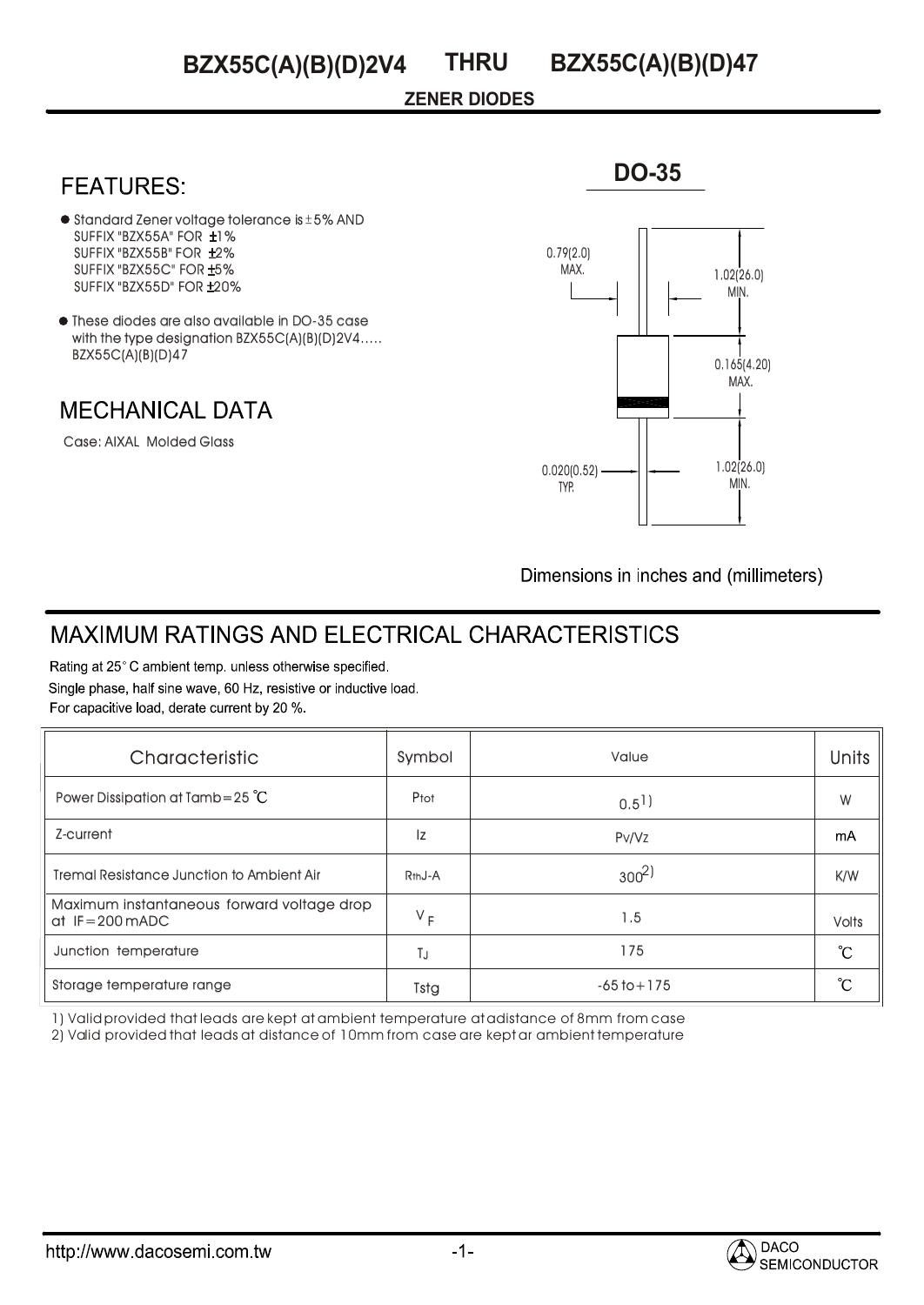

#### BREAKDOWN CHARACTERISTICS